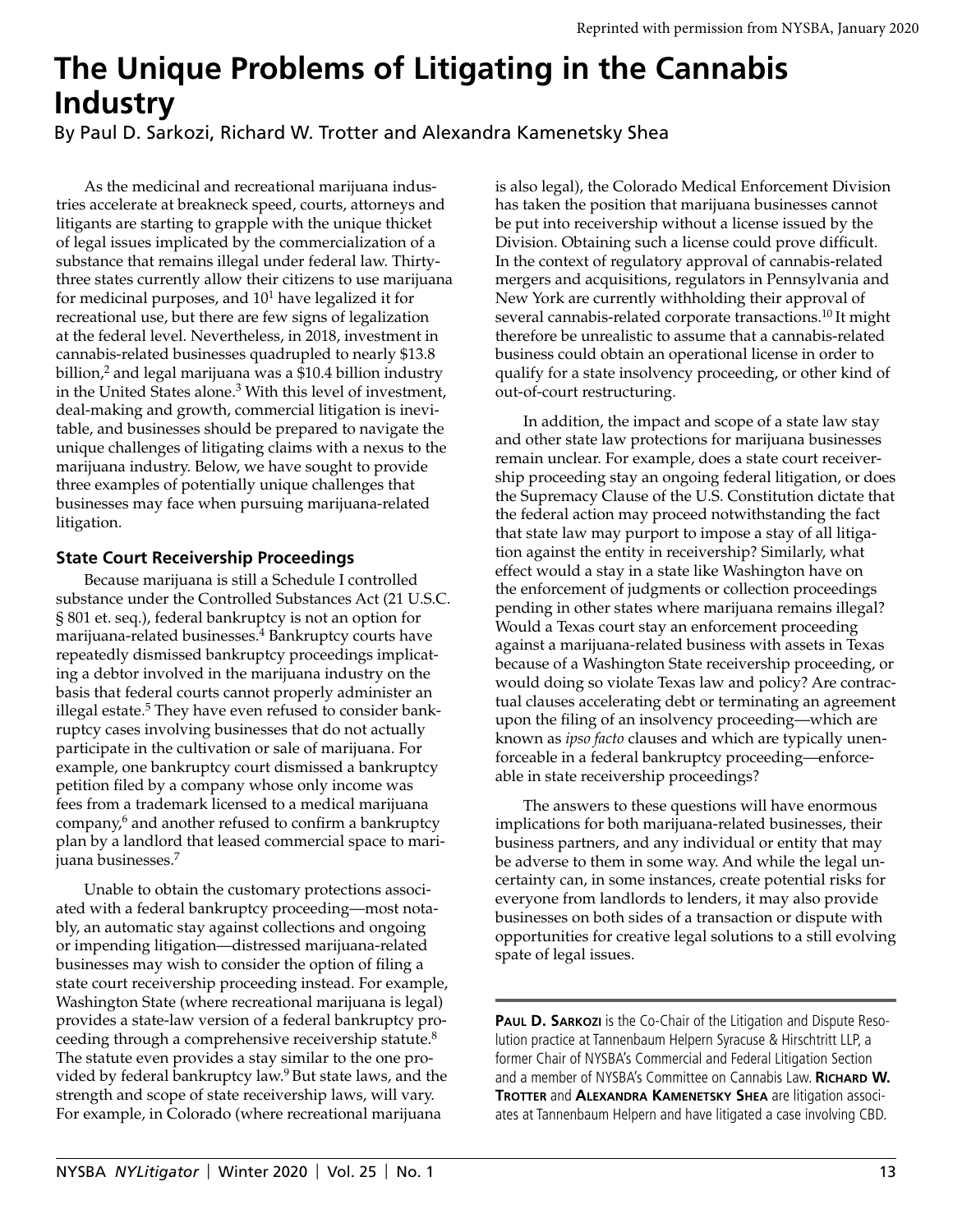#### **Novel Arguments of Policy and Law**

Marijuana-related businesses may also face novel arguments sounding in equity, law or policy when they try to enforce contracts or attempt to otherwise assert their legal rights—particularly in states where marijuana remains illegal or highly restricted.

For example, New York common law can potentially bar a claim brought by a plaintiff under the doctrine of *in pari delicto* where both parties are equally at fault.<sup>11</sup> The public policy behind this doctrine provides that courts should not be involved in disputes between wrongdoers, and should not take part in awarding any relief to either party.12 So long as recreational marijuana remains illegal in New York, parties may find themselves subject to such an equitable defense to the enforcement of an otherwise valid right or agreement. In addition, New York courts will not enforce a contract that violates public policy.<sup>13</sup> Other states, such as Pennsylvania<sup>14</sup> and Texas,<sup>15</sup> have similar rules. As a result, contracts may not be enforced as written or at all, and parties that thought they would be able to enforce an otherwise valid agreement may be unable to do so.

However, there may be ways for businesses to minimize the risk of such equitable and policy-based arguments. For example, marijuana-related businesses may wish to include comprehensive arbitration provisions in their vendor or distribution agreements—in an attempt to avoid the policy implications that might arise in state or federal court—and carefully select their choice of law provisions, to ensure that the law that governs the contract would protect against an *in pari delicto* or public policy argument in opposition to enforcement. Lenders to marijuana businesses could also include a lender-only option to arbitrate any potential disputes with the borrower, in order to bolster their ability to obtain effective relief should state or federal courts prove to be problematic or unviable options.

Marijuana-related commercial disputes may also face procedural hurdles to litigation in certain fora still subject to criminal laws outlawing the recreational or medicinal use of marijuana altogether. For example, while some federal courts have recently held that there is no *per se* bar to a cannabis company's standing to sue for trademark infringement or trade secret misappropriation under federal law,<sup>16</sup> the issue is far from settled.<sup>17</sup> Such novel procedural complications will demand a more nuanced approach to what might have otherwise been the more straightforward strategic considerations associated with a commercial dispute unrelated to the marijuana industry.18

For all the legal uncertainty and corresponding risks for businesses operating in the cannabis space, the current hodgepodge of state and federal laws may also provide unique opportunities for some businesses to gain an early advantage on their competition. For example, the Trademark Trial and Appeal Board recently reaffirmed

that trademarks for marijuana-related products cannot be registered.19 However cannabidiol or "CBD"—a nonpsychoactive derivative of the cannabis plant—was legalized at the federal level in 2018, and the U.S. Patent and Trademark Office recently confirmed that applications for registration of CBD-related trademarks will no longer be rejected out of hand.<sup>20</sup> CBD companies may therefore be able to file an "Intent to Use" trademark application with the USPTO in order to stake their intellectual property claim. If and when marijuana is also legalized at the federal level, CBD businesses with a recognized brand and trademark—and plans to expand into a newly legal marijuana industry—could have an early foothold in the ensuing litigation battle for marijuana-related trademark supremacy.

#### **Judgment Enforcement Issues**

If a court does determine that a contract is valid and that a party adverse to a marijuana-related business is entitled to a money judgment, the prevailing judgment creditor will then have to consider how best to enforce a money judgment against a judgment debtor that may not maintain a traditional bank account and may not have traditional assets. Marijuana businesses do not usually maintain traditional bank accounts and often operate largely in cash. Banks are wary about working with and lending to marijuana entities because the proceeds of their business are directly derived from a substance that is illegal under federal law. Only one in about 30 banks or credit unions in the United States will accept a cannabis company as a customer and those that do take on cannabis companies often charge them significant fees for doing so.<sup>21</sup> Therefore, a judgment creditor may not be able to simply levy upon a marijuana company's bank account as a way of collecting the monies owed.<sup>22</sup>

In addition, traditional property execution may also prove thorny. A marijuana-related business's largest assets are typically its cannabis inventory and its state regulator license—but can a creditor even take possession of these assets without the appropriate permission of the state regulator? Will an enforcement officer or sheriff be permitted, albeit even temporarily, to take possession of the marijuana and provide it to the creditor? What rights, if any, does an unlicensed entity have to enforce a judgment against these kinds of assets when marijuana licenses are granted to a specific ownership group and are not transferable?

Because enforcing a money judgment against a marijuana-related business may be difficult, it may be prudent to consider alternative security interests at the outset of a commercial transaction. For example, a landlord may want to require a larger security deposit from a tenant that operates in the cannabis space. A lender may want to obtain security interests in assets of the marijuana company that are not subject to regulatory licenses, such as real property. Alternatively, the lender may consider requesting personal guarantees from company principals or pledges of the stock of subsidiaries for the marijuana entity's debts.